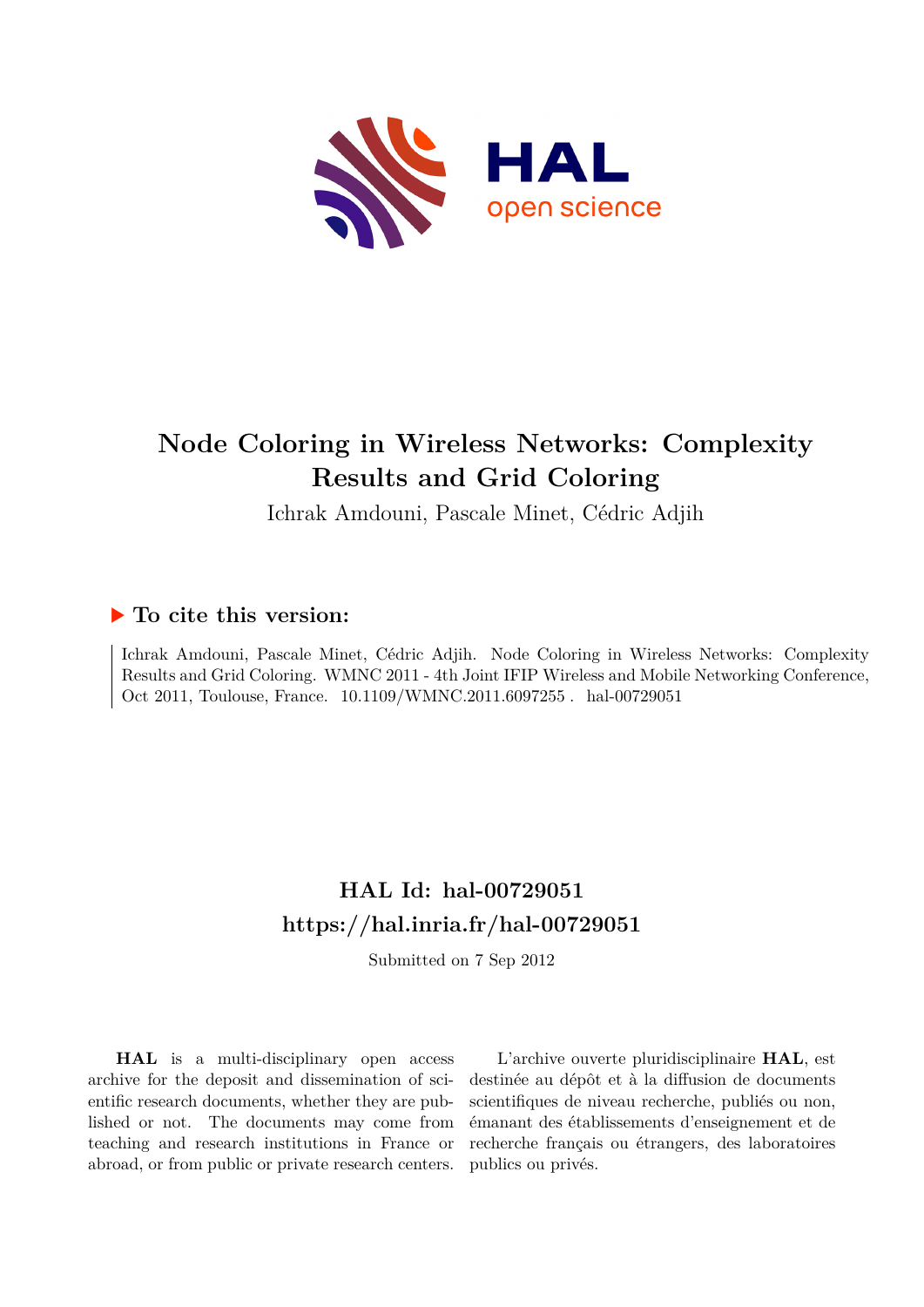# Node Coloring in Wireless Networks: Complexity Results and Grid Coloring

Ichrak Amdouni, Pascale Minet and Cedric Adjih INRIA

Rocquencourt

78153 Le Chesnay cedex, France

Email: ichrak.amdouni@inria.fr, pascale.minet@inria.fr, cedric.adjih@inria.fr

*Abstract*—Coloring is used in wireless networks to improve communication efficiency, mainly in terms of bandwidth, energy and possibly end-to-end delays. In this paper, we define the  $h$ -hop node coloring problem, with  $h$  any positive integer, adapted to two types of applications in wireless networks. We specify both general mode for general applications and strategic mode for data gathering applications. We prove that the associated decision problem is NP-complete. We then focus on grid topologies that constitute regular topologies for large or dense wireless networks. We consider various transmission ranges and identify a color pattern that can be reproduced to color the whole grid with the optimal number of colors. We obtain an optimal periodic coloring of the grid for the considered transmission range. We then present a 3-hop distributed coloring algorithm, called SERENA. Through simulation results, we highlight the impact of node priority assignment on the number of colors obtained for any network and grids in particular. We then compare these optimal results on grids with those obtained by SERENA and identify directions to improve SERENA.

#### I. MOTIVATIONS

Coloring has been used in wireless ad hoc and sensor networks to improve communications efficiency by scheduling medium access. Indeed, only nodes that do not interfere can have the same color and then are allowed to transmit simultaneously. Hence coloring can be used to schedule node activity. The expected benefits of coloring are threefold:

- 1) At the bandwidth level where no bandwidth is lost in collisions, overhearing and interferences are reduced. Moreover, the use of the same color by several nodes ensures the spatial reuse of the bandwidth [1], [2], [3], [4], [7].
- 2) At the energy level where no energy wasted in collision. Furthermore, nodes can sleep to save energy without loosing messages sent to them because of the node activity schedule based on colors [1], [2], [3], [4], [6], [7].
- 3) At the delay level where the end-to-end delays can be optimized by a smart coloring ensuring for instance that any child accesses the medium before its parent in the data gathering tree [2], [3], [4], [7].

Concerning coloring algorithms, two types of coloring are distinguished: node coloring and link coloring. With link coloring, time slots are assigned per link. Only the transmitter and the receiver are awake, the other nodes can sleep. If the link is lightly loaded, its slot can be underused. Moreover, broadcast communications are not easy: the source must send a copy to each neighbor. On the contrary, with node coloring, the slot is assigned to the transmitter that can use it according to its needs: unicast and/or broadcast transmissions. Hence the slot use is optimized by its owner.

The value of  $h$  in  $h$ -hop node coloring must be chosen to ensure that any two nodes that are strictly more than hhop away can transmit simultaneously without interfering. It follows that  $h$  depends on the type of communication that must be supported. For instance, broadcast transmissions require 2 hop coloring, whereas unicast transmission with immediate acknowledgement (i.e. the receiver uses the timeslot of the sender to transmit its acknowledgement) requires 3-hop coloring, see [4] for an illustrative example.

This paper is organized as follows. First, we define the coloring problem in Section II and introduce definitions. We position our work with regard to the state of the art in Section III. In Section IV, we prove that the  $h$ -hop coloring decision problem is NP-complete in both general and strategic modes, for any integer  $h > 0$ . That is why, we propose SERENA, an heuristic to color network nodes. In Section V, we obtain theoretical results determining an optimal periodic color pattern for grid topologies with various transmission ranges. We compare them with SERENA results in Section VI. Finally, we conclude in Section VII pointing out future research directions.

#### II. COLORING PROBLEM DEFINITION

#### *A. Generalities*

Let  $G(V, E)$  be an undirected graph representing the network topology. Each vertex  $v_i \in V$  represents a network node with  $i \in [1, n]$ , where n is the number of network nodes. For all vertices  $v_1$  and  $v_2$  in V, the edge  $(v_1, v_2) \in E$  if and only if the two nodes  $v_1$  and  $v_2$  are one-hop neighbors. There are two types of graph coloring: vertex (or node) coloring assigns a color to each vertex of the graph, whereas edge (or link) coloring assigns a color to each edge of the graph.

*Definition 1:* One-hop node coloring of G consists in (i) assigning each vertex in  $V$  a color in such a way that two adjacent vertices have different colors and (ii) using the smallest number of colors.

We can easily extend one-hop node coloring to  $h$ -hop node coloring, where  $h$  is an integer strictly positive.  $h$ -hop node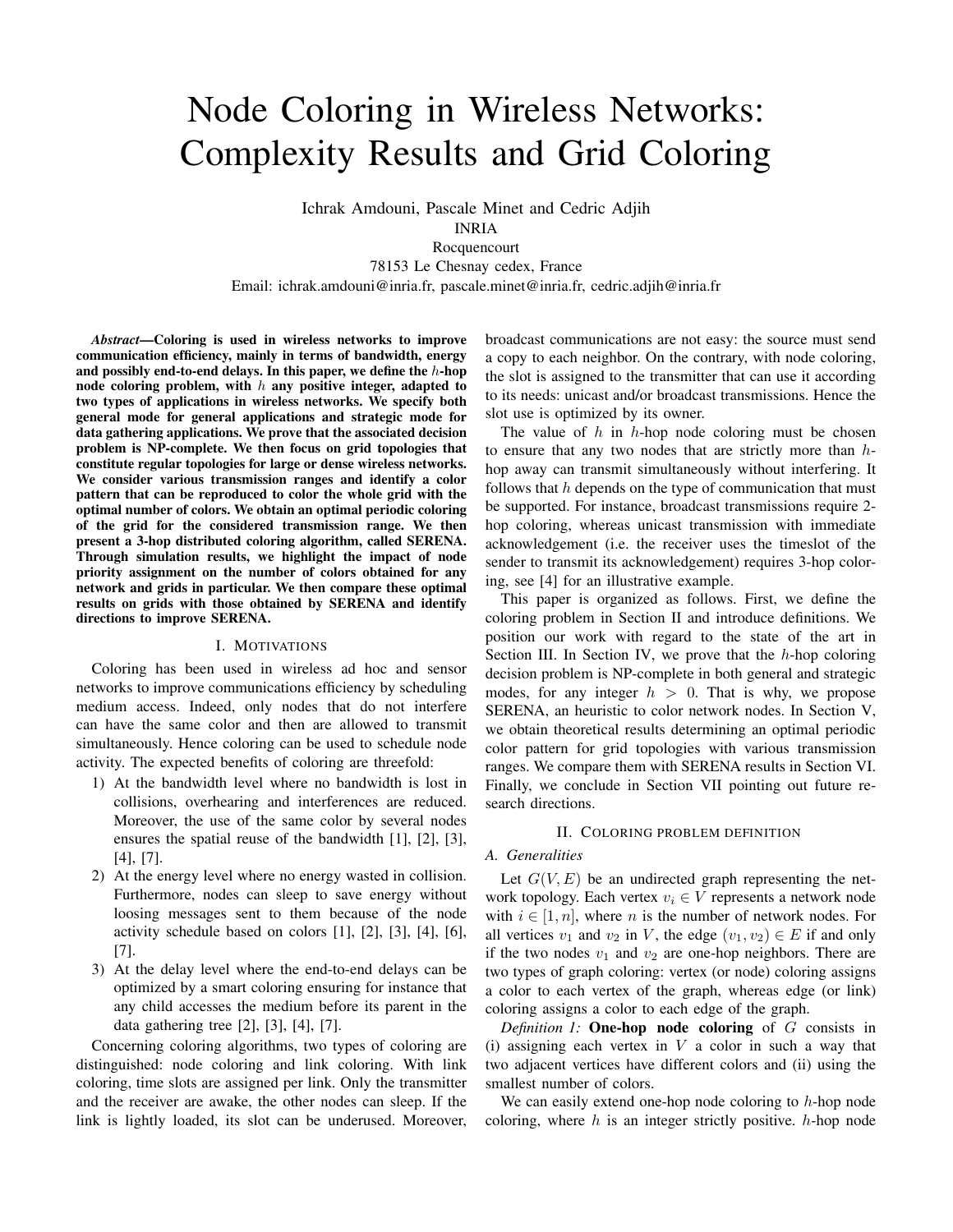coloring is also called h-distance node coloring and 1-hop coloring of the power  $h$  of the graph  $G$  in [9].

*Definition 2:* For any integer  $h > 0$ , two nodes u and v are said  $h$ -hop neighbors if and only if the shortest path between them has a length of  $h$  links.

*Definition 3:* For any integer  $h > 0$ , a h-hop node coloring is said **valid** if and only if any two nodes that are  $k$ -hop neighbors, with  $1 \leq k \leq h$  have not the same color.

*Definition 4:* A valid h-hop node coloring is said optimal if and only if no valid  $h$ -hop node coloring uses less colors that this coloring.

It can be easily shown that the breakage of a link does not compromise the validity of a coloring, whereas the creation of a new link may.

For simplicity reasons, colors are represented by natural integers, starting with zero.

#### *B. Application to wireless networks*

We can notice that almost all coloring algorithms when applied to a wireless network, make the assumption of an ideal wireless environment.

*Definition 5:* A wireless environment is said ideal if and only if:

- Any node has a unique address in the wireless network.
- Links are symmetric: if node  $u$  sees node  $v$  as a onehop neighbor, then conversely node  $v$  sees node  $u$  as a one-hop neighbor.
- Links are stable. More precisely, link creation during or after the completion of the coloring algorithm is not taken into account.
- For any node  $u$ , any node  $w$  that is not in transmission range of  $u$  cannot prevent  $u$  from correctly receiving a message sent by  $v$  of its one-hop neighbors.

*Definition 6:* For any node u, its 1-hop neighbors are all the nodes located in the disk centered at node  $u$  of radius the transmission range R. For any integer  $h > 1$ , any two nodes u and v are h-hop neighbors if and only if u is  $(h - 1)$ -hop away from a 1-hop node of  $v$ .

Figure 1 depicts a node  $w$  that belongs to the disk centered at node  $u$  of radius  $2R$ . Node  $w$  is not a 2-hop node of  $u$ , whereas  $v_2$  is because of the existence of  $v_1$ . Consequently, with a 2-hop coloring,  $v_1$  and  $v_2$  cannot have the same color as  $u$ , whereas  $w$  can. If now we consider a transmission range  $R' = 2R$  and a 1-hop coloring, nodes  $v_1$ ,  $v_2$  and w cannot have the same color as  $u$ .



Fig. 1. Example of 1-hop and 2-hop nodes of  $u$ .

The following example is taken in grid topologies, where the transmission range is expressed in grid step units. For any grid node  $u$ , Figure 2 depicts the nodes that cannot take the same color as  $u$  in case a) of a 1-hop coloring with transmission range=6, in case b) of 2-hop coloring with transmission range=3 and finally in case c) of 3-hop coloring with transmission range=2.



(b) 2-hop coloring  $R = 3$  and (c) 3-hop coloring  $R = 2$ .

*Remark 1:* For any graph G, for any transmission ranges R and  $R' \ge 1$ , for any integer h and  $k > 0$  such that  $R' \cdot k =$  $R \cdot h$ , *h*-hop coloring of G with transmission range R is not equivalent to  $k$ -hop coloring of  $G$  with transmission range  $R'$ .

To be able to support different applications, two modes are introduced in  $h$ -hop node coloring:

- *the general mode* to support general applications, where the destination of any unicast transmission can be any network node. The general mode is the default mode of the h-hop node coloring problem defined in section II-A.
- *the strategic mode* to support data gathering applications, where the destination of any unicast transmission is either the parent or a child of the node in the data gathering tree. With regard to the general mode, the strategic mode requires an additional constraint to be met:

*Constraint 1:* Any node must select a color strictly higher than the color taken by its parent in the data gathering tree.

To compare the performance of coloring algorithms, two criteria are used:

- the number of colors used: the optimal number is called chromatic number.
- the number of rounds needed to color the graph. By definition, in a round, a node is able to send a message to its neighbors, to receive their message and to process them.

We now present a brief state of the art dealing with graph coloring and its application to radio networks and wireless sensor networks.

#### III. STATE OF THE ART

Coloring has been first introduced in graphs with vertex coloring and edge coloring. One-hop vertex coloring has been shown NP-complete in [10] for the general case, whereas graphs with maximum vertex degree less than four and bipartite graphs can be colored in polynomial time. The first algorithms proposed were centralized like the greedy algorithm Dsatur (no color backtracking) [11], where the vertex with the highest number of already colored neighbor vertices is colored first. Later on, decentralized ones like Distributed Largest First [12] were designed. In this algorithm, each node selects a color. It is allowed to keep its color only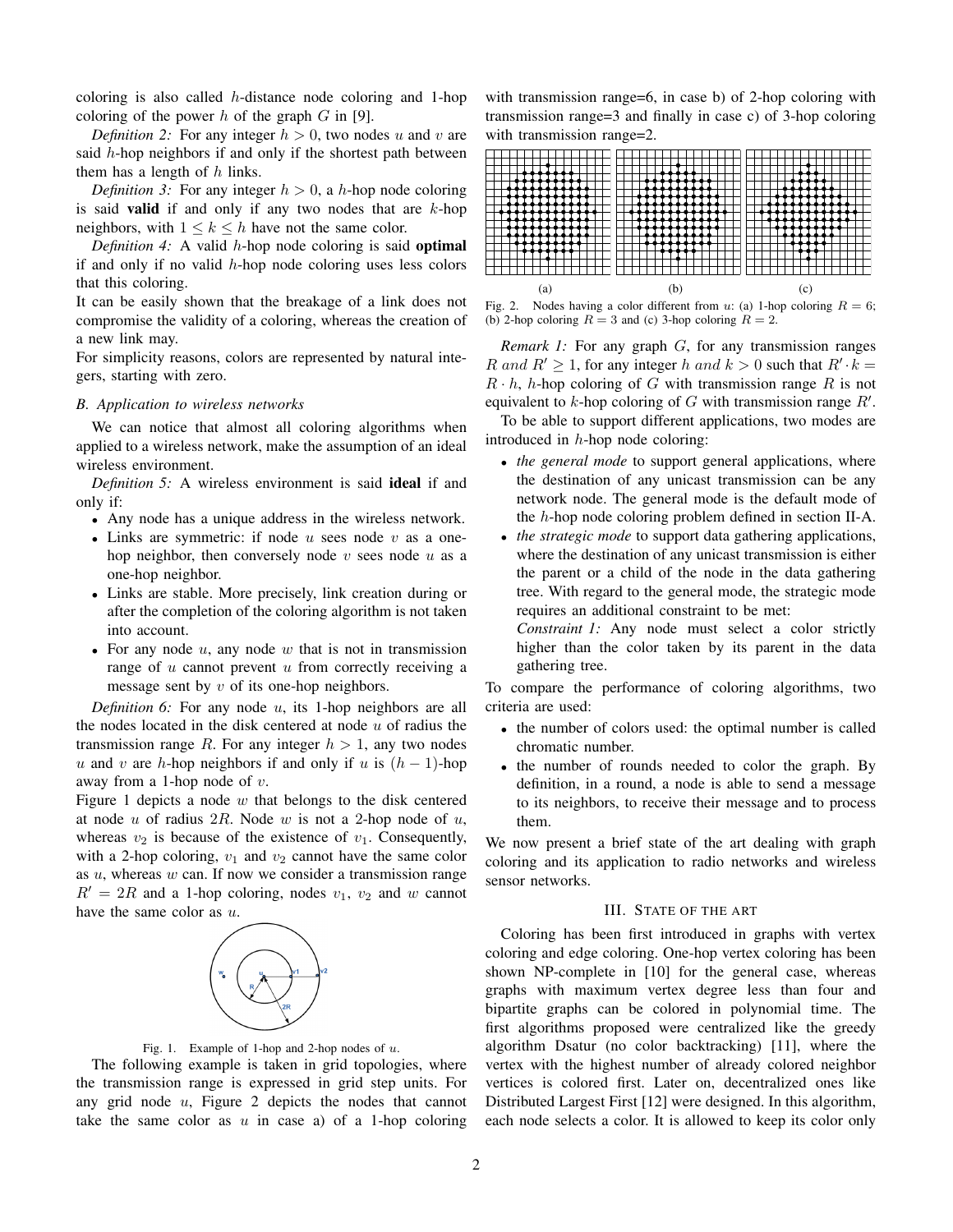if it has the largest degree among its neighbors but also if this color does not conflict with the colors of its neighbors. This algorithm runs in O( $\Delta^2 log n$ ), where  $\Delta$  is the largest vertex degree and  $n$  the number of vertices. The algorithm given in [13] proceeds iteratively by reducing the number of colors step-by-step; initially, all nodes have distinct colors. This algorithm runs in  $O(\Delta^2 log n)$  and uses a number of colors close to  $\Delta$ .

The theoretical performance of coloring algorithms has been studied in the literature, in general for 2-hop coloring. Because minimum 2-hop coloring is NP-complete, the focus has been on evaluating the performance of *approximation* algorithms, whose objective is not to find the optimal coloring, but at least to be reasonably close. A typical approximation algorithm for coloring is *FirstFit*: *FirstFit* [14] sequentially assigns colors to nodes; it chooses for each node the first available color. Depending of the order in which the nodes are colored, different results (with varied performance) are obtained.

Edge coloring problems can be transformed into a vertex version: an edge coloring of a graph is just a vertex coloring of its link graph. Applied to wireless networks, edge coloring has been called link scheduling. For instance, [15] obtains a TDMA MAC schedule enabling two-way communication between every pair of neighbors. Edges are colored and a feasible direction of transmission is found.

Coloring has then been applied to radio networks to provide a collision-free medium access. The goal is to schedule transmissions in time slots, in such a way that two senders allowed to transmit in the same slot do not interfere. Such a problem is also called broadcast scheduling in [16], channel assignment in [17] or slot assignment in [18]. TRAMA, [1], schedules node transmissions by assigning time slots to transmitting nodes and receivers. Only nodes having data to send contend for a slot. The node with the highest priority in its neighborhood up to 2-hop wins the right to transmit in the slot considered. Each node declares in advance its next schedule containing the list of its slots and for each slot its receiver(s). The adaptivity of TRAMA to the traffic rate comes at a price: its complexity. DRAND, [5], the coloring algorithm used with the hybrid ZMAC protocol, [6], that operates like CSMA under low contention and like TDMA otherwise, assigns slots to nodes in such a way that 1-hop and 2-hop neighbors have different slots. This randomized algorithm has the advantage of not depending on the number of nodes but at the cost of an asymptotic convergence.

More recently, coloring algorithms have been designed for WSNs, like FLAMA [2], an adaptation of TRAMA, where its overhead has been considerably reduced. This is obtained by supporting communications limited to the data gathering tree, like TDMA-ASAP. TDMA-ASAP [3] integrates a coloring algorithm with the medium access. Moreover, this protocol can adapt to various traffic conditions by allowing a node to steal an unused slot to its brother in the tree. In WSNs where energy matters, sensors receive consecutive time slots, like [8], to reduce the frequency of state transitions and thus save energy. FlexiTP [7] is a TDMA-based protocol in which a slot is assigned to one transmitter and one receiver. The slot assignment order is given by a deep-first search of the tree. A node selects the smallest available slot in its neighborhood up to 2 hops and advertises its schedule. This solution does not support immediate acknowledgment. In [4], we proposed SERENA a node coloring algorithm that increases energy efficiency by avoiding collisions, reducing overhearing, allowing nodes to sleep to save energy and enabling spatial reuse of the bandwidth. This algorithm can support various types of communication (unicast with immediate acknowledgement, broadcast). It can also be optimized for data gathering applications by scheduling the children before their parent. Notice that SERENA is a practical distributed protocol that implements an efficient version of the algorithm *FirstFit* for a 3-hop coloring, with a specific order induced by node priority. In this paper, we give new theoretical results for grid coloring. Finally, we show how SERENA can be optimized.

#### IV. COMPLEXITY STUDY

In this section, we will demonstrate that h-hop ( $h \geq 1$ ) vertex coloring in both general and strategic modes is a NPcomplete problem. This assertion is given by Theorem 1:

*Theorem 1:* The decision problem of  $h$ -hop (h>1) vertex coloring in both general and strategic modes is NP-complete.

It has been proved in [10] that the 1-hop vertex coloring problem is NP-complete. We now prove the NP-completeness in both general and strategic modes for  $h \geq 1$ . Our proof of Theorem 1 is based on the following steps:

• First, we define the associated decision problem of the h-hop vertex coloring of a graph  $G$  in both general and strategic modes: can graph  $G$  be colored with  $k$  colors in both general and strategic modes  $(k$  is a positive integer smaller than the vertex number), such that two nodes that are  $l$ -hop neighbors with  $1 \leq l \leq h$  have not the same color? This problem is called  $k$ -color  $h$ -hop coloring in both general and strategic modes.

• Second, we prove the following lemma:

*Lemma 1:* The k-color h-hop coloring problem in both general and strategic modes for  $h \geq 1$  is in NP.

*Proof:* Given a h-hop coloring of  $G, h \geq 1$  we can check in polynomial time  $(O(n^h))$ , where *n* is the number of nodes) that the coloring produced by a given  $h$ -hop algorithm in both general and strategic modes does not assign the same color to two nodes that are *p*-hop neighbors with  $1 \le p \le h$ , and that the total number of colors is  $k$ .

• Third, we define a reduction  $f$  of the  $k$ -color 1-hop vertex coloring problem that has been shown NP-complete in [10], to a  $k'$ -color  $h$ -hop coloring problem in both general and strategic modes, with  $k'$  a positive integer smaller than the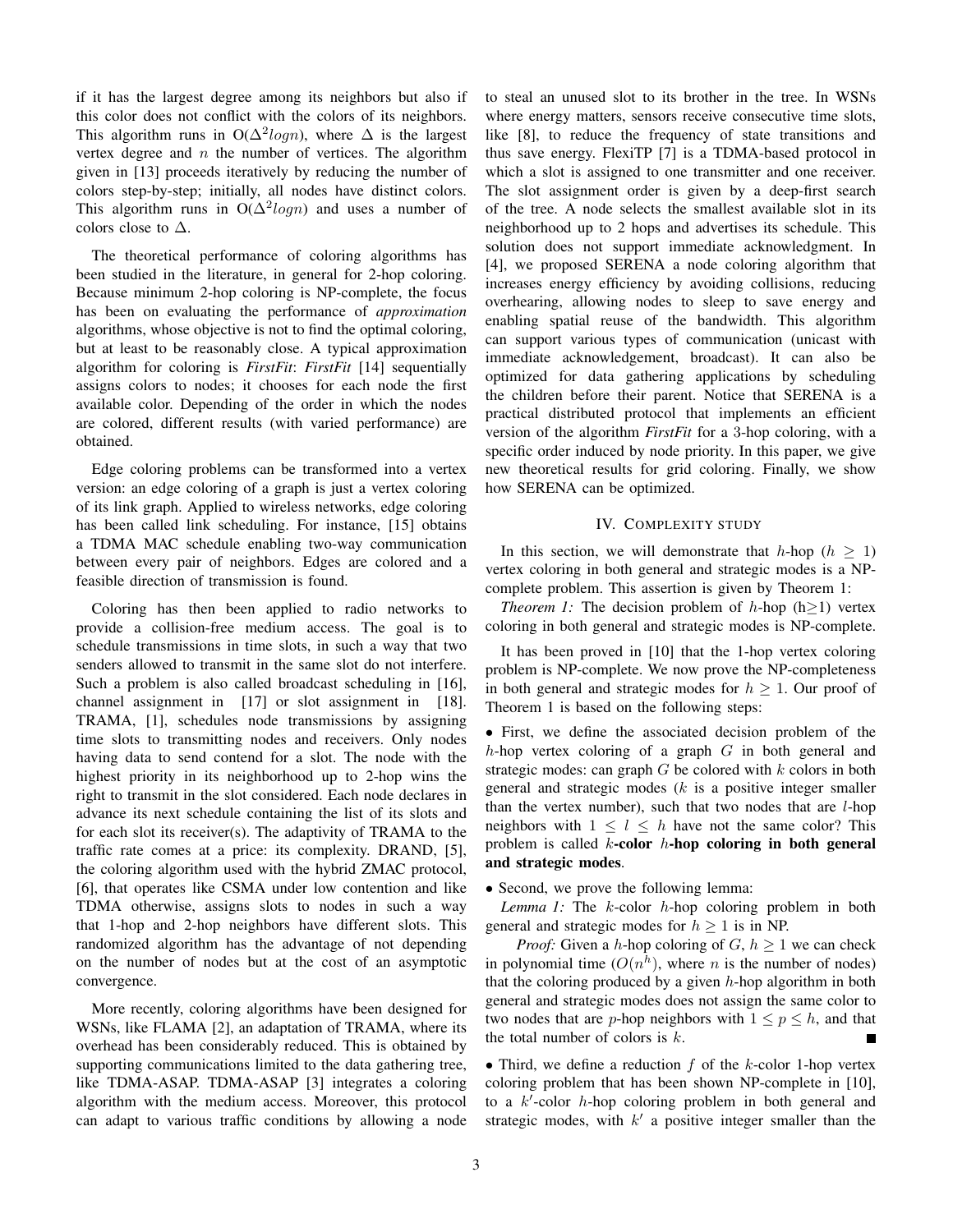nodes number. This reduction should be polynomial in time. Based on this reduction, we then prove the equivalence:

Equivalence 1: A  $k'$ -color  $h$ -hop vertex coloring problem in both general and strategic modes has a solution if and only if a k-color 1-hop vertex coloring problem has a solution.

In general, to demonstrate that a problem is NP-complete based on another problem that is known to be NP-complete, the required reduction should allow us to show that we can find a solution for the first problem if and only if we can find a solution for the second problem. In our case, we should transform a graph  $G(V, E)$  into a graph  $G' = (V', E')$  and show that finding a k-color 1-hop coloring of  $G(V, E)$  can lead to find a k'-color h-hop coloring of  $G'(V', E')$  in both general and strategic modes and vice versa, proving Equivalence 1.

Finding a valid k'-color h-hop coloring of  $G'(V', E')$  in both general and strategic modes based on a valid k-color 1-hop coloring of  $G(V, E)$  requires that for any two nodes  $v_1$  and  $v_2$  in  $G$ , the following constraints are met:

*Constraint 2:* Any two nodes  $v_1$  and  $v_2$ , 1-hop away in G must be at most h-hop away in  $G'$ .

Thus, these two nodes that are assigned different colors by a 1-hop coloring of G are also assigned different colors by a h-hop coloring of  $G'$ .

*Constraint 3:* Similarly, any two nodes  $v_1$  and  $v_2$ , 2-hop away in G must be at least  $(h + 1)$ -hop away in G'.

Consequently, the reduction separates any two 1-hop neighbors  $v_i$  and  $v_j$  of the initial graph G by a set of nodes such that the distance between them in the new graph  $G'$  is at most h hops.  $V'$  is obtained from  $V$  by adding new nodes. We denote  $V' = V \cup V_1$ . The definition of these new nodes depends on  $h$  parity.

In order to simplify the determination of  $k'$ , the number of colors used for the  $h$ -hop coloring of  $G'$ , we add to the transformation a new constraint:

*Constraint 4:* Any two nodes in  $V_1$  must be at most h-hop away. Moreover, any two nodes  $u \in V$  and  $v \in V_1$  must be at most  $h$ -hop away.

Thus, in a h-hop coloring of  $G'$ , nodes in  $V_1$  cannot reuse a color already used in  $V_1$ . Similarly, no node in V can reuse a color used by a node in  $V_1$ .

The transformation proceeds as follows, depending on the parity of h:

- First case: h is odd: see the example of  $h = 5$  in Figure 3. • Definition of  $V'$ 

In this case, we first define  $h' = (h - 1)/2$  copies of U, denoted  $U_i$  and  $h'$  bijective functions  $f_i$ , with  $i \in [1, h']$ :

 $f_i : V \rightarrow U_i$  $v \rightarrow f_i(v) = u_i$ 

Now, we can define the set  $V_1 = \bigcup_i U_i \cup \{u_0\}$  and  $V' = V \cup V_1$ ,  $\forall i \in [1, h']$ , where  $u_0$  is a new node introduced to meet constraint C3. Node  $u_0$  is a neighbor of all nodes in  $U_{h'}$ .

• *Definition of*  $E'$ 

To build the set E', four types of links are introduced. We We define the set  $U_{h'}$ . To each couple of nodes  $(u_{h'-1}, v_{h'-1})$ 

then have:  $E' = E_1 \cup E_2 \cup E_3 \cup E_4$  where:

- $E_1 = \{(v, u_1) \text{ such that } v \in V \text{ and } u_1 = f_1(v) \in U_1\}.$ Thus, each node  $v$  from the initial graph  $G$  is linked to  $u_1$ , its associated node from the set  $U_1$  (see links of type  $e_1$  in Figure 3).
- $E_2 = \bigcup_{l \in [1, h'-1]} \{(u_l, u_{l+1}) \text{ such that } u_l \in$  $U_l$  and  $u_{l+1} \in U_{l+1}$  and  $f_l^{-1}(u_l) = f_{l+1}^{-1}(u_{l+1})\}.$ Each node  $u_j$  from  $U_j$  is linked to node  $u_{j+1}$  from  $U_{j+1}$  associated with the same node  $v \in V$ , that is  $f_{j+1}^{-1}(u_{j+1}) = v$  and  $f_j^{-1}(u_j) = v$  (see links of type  $e_2$ ).
- $E_3$  =  $\{(u_{h'}, v_{h'}) \text{ such that } u_{h'} \text{ and } v_{h'} \in$  $U_{h'}$  and  $(f_{h'}^{-1}(u_{h'}), f_{h'}^{-1}(v_{h'})) \in E$ . Two nodes  $u_{h'}$ and  $v_{h'}$  from  $U_{h'}$  are linked to each other if their corresponding nodes in  $V$  are linked in  $E$  (see links of type  $e_3$ ).
- $E_4 = \{(u, u_0) \text{ with } u \in U_{h'}\}.$  Finally, the nodes in  $U_{h'}$ are linked to the conjunction node  $u_0$ , which was added to meet Constraint 4 (see links of type  $e_4$ ).

This construction is polynomial in time. An example of graphs G and G' with  $h = 5$  is illustrated in Figure 3.



Fig. 3. Example of: (a) Graph  $G$ ; (b) Transformed graph  $G'$  for  $h = 5$ .

- Second case: h is even: see the example of  $h = 6$  in Figure 4.

To build the graph  $G'$  when h is even, Constraints 2, 3 and 4 are considered. However, as the number of links to introduce between nodes in the initial graph G depends on the number of nodes to introduce between them, and thus, on  $h$  parity, the reduction is slightly modified.

• Definition of  $V'$ 

In this case, let  $h' = h/2$ , we first define  $h' - 1$  copies of U, denoted  $U_i$  and  $h'$  bijective functions  $f_i$  with  $i \in [1, h'-1]$ :  $f_i : V \rightarrow U_i$  $v \rightarrow f_i(v) = u_i$ and the bijective function  $f_{h'}$ :

$$
\begin{array}{rcl}\nf_{h'} & : & E & \rightarrow & U_{h'} \\
e & \mapsto & f_{h'}(e) = u_{h'}\n\end{array}
$$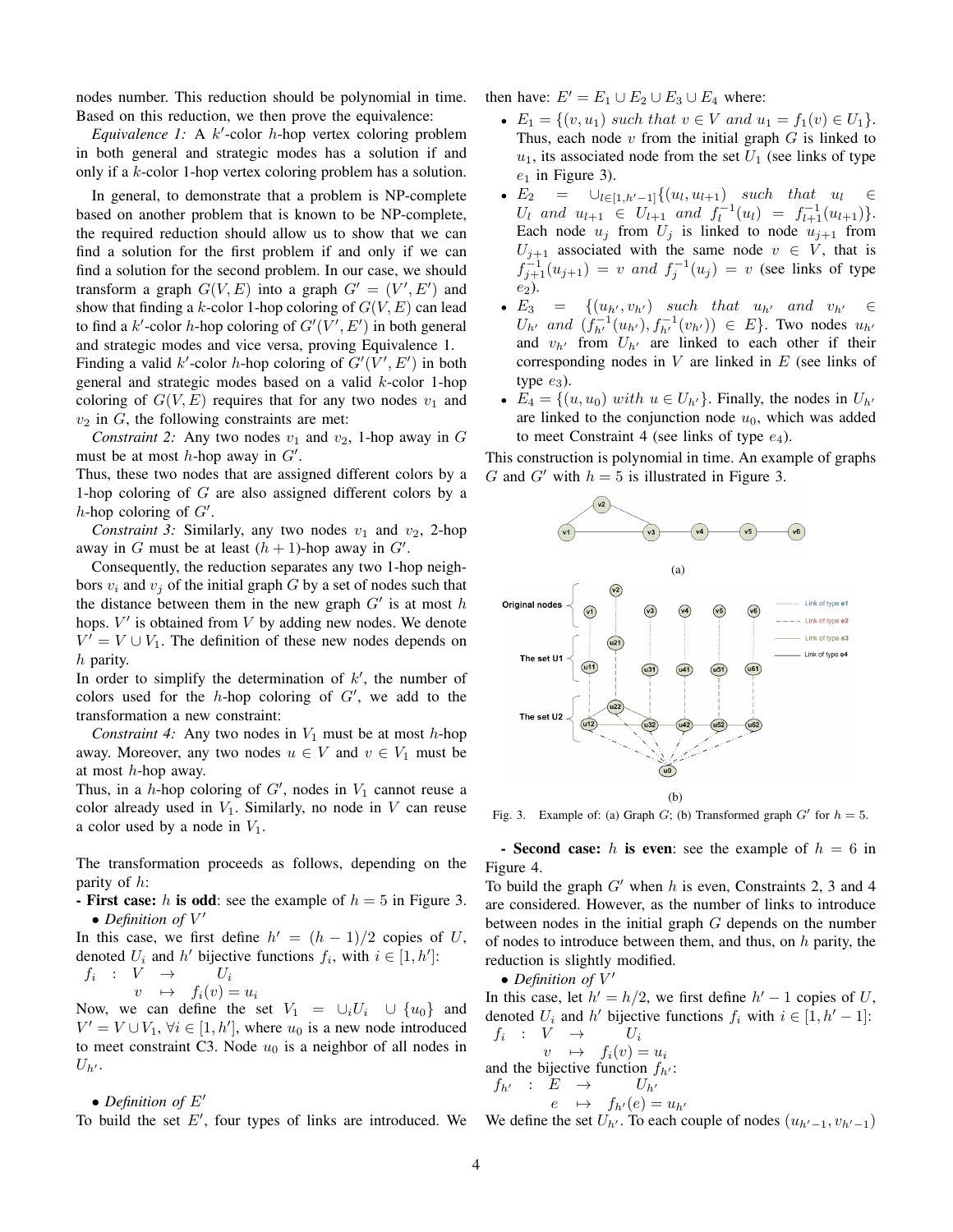in  $V_{h'-1}$ , we associate a node  $u_{h'}$  in  $U_{h'}$  if and only if there is an edge between  $f_{h'-1}^{-1}(u_{h'-1})$  and  $f_{h'-1}^{-1}(v_{h'-1})$ . Now, we can define the set  $V_1 = \{u_0\} \cup_i U_i$ ,  $\forall i \in [1, h']$ , where  $u_0$  is a node introduced to model the data gathering tree in  $G'$ .

• Definition of  $E'$ 

To build the set  $E'$ , five types of links are introduced. We then have:

 $E' = E_1 \cup E_2 \cup E_3 \cup E_4 \cup E_5$  where:

- $E_1 = \{(v, u_1) \text{ such that } v \in V \text{ and } u_1 = f_1(v) \in U_1\}.$ Thus, each node  $v$  from the initial graph  $G$  is linked to  $u_1$ , its associated node from the set  $U_1$  (see links of type  $e_1$  in Figure 4).
- $E_2 = \bigcup_{l \in [1, h'-2]} \{(u_l, u_{l+1}) \text{ such that } u_l \in$  $U_l$  and  $u_{l+1} \in U_{l+1}$  and  $f_l^{-1}(u_l) = f_{l+1}^{-1}(u_{l+1})\}$ . Each node  $u_i$  from  $U_i$  is linked to node  $u_{i+1}$  from  $U_{i+1}$ associated with the same node  $v \in V$ , (see links of type  $e_2$ ).
- $E_3 = \{(u_{h'-1}, u_{h'}), (u_{h'}, v_{h'-1}) \text{ such that }$  $u_{h'-1}$  and  $v_{h'-1}$  ∈  $U_{h'-1}$  and  $u_{h'}$  ∈  $U_{h'}$  with  $f_{h'}^{-1}(u_{h'}) = (f_{h'-1}^{-1}(u_{h'-1}, f_{h'-1}^{-1}(v_{h'-1}))\}$ . In other words, for each couple of nodes  $u_{h'-1}$  and  $v_{h'-1}$ in  $U_{h'-1}$ , we associate a node  $u_{h'} \in U_{h'}$  if and only if  $(f_{h'-1}^{-1}(u_{h'-1}), f_{h'-1}^{-1}(v_{h'-1})) \in E$ . We then link  $u_{h'}$ with  $u_{h'-1}$  and  $v_{h'-1}$  (see links of type  $e_3$ ).
- $E_4 = \{(u_i, u_j) \text{ such that } u_i \text{ and } u_j \in U_{h'} \text{ and } i \neq j\}.$ This means that the nodes in  $U_{h'}$  form a complete graph (see links of type  $e_4$ ).
- $E_5 = \{(u_i, u_0) \forall u_i \in U_{h'}\}$ . All nodes in  $U_{h'}$  are linked to a node  $u_0$  (see links of type  $e_5$ ).

This construction is polynomial in time. The transformed graph  $G'$  for  $h = 6$  of the initial graph G depicted in Figure 3.a is illustrated in Figure 4.



Fig. 4. Transformed graph  $G'$  of G for  $h = 6$ .

We now show, that the  $k'$ -color  $h$ -hop vertex coloring problem in both general and strategic modes, for any value of  $h \geq 1$  has a solution if and only if the k-color 1-hop vertex coloring problem has a solution. We define the following Lemma:

*Lemma 2:* All nodes in  $G' \setminus G$  are at most  $(h - 1)$ -hop neighbors.

*Proof:* By construction of  $G'$ .

Lemma 3: To perform a  $h$ -hop coloring of the graph  $G'$ , the number of colors taken by nodes in  $V_1$  is equal to m with m is equal to  $(h' \cdot n) + 1$  if h is an odd number, and  $(h' - 1) \cdot n + p + 1$  if h is an even number, where n is the number of nodes in  $G$ ,  $p$  is the number of edges in  $G$ .

*Proof:* From Lemma 2, all nodes in  $V_1$  are at most (h – 1)-hop neighbors. Hence, no color can be reused with  $h$ -hop coloring  $(h \ge 2)$  of G'. By construction of G', the number of these nodes is equal to  $(h' \cdot n) + 1$  if h is an odd number, and  $(h' - 1) \cdot n + p + 1$  if h is an even number.

*Lemma 4:* Any color used for a node in  $V$  by a  $h$ -hop coloring of  $G' = (V', E')$  cannot be used by any node in  $V_1$ .

*Proof:* Let us consider any node  $u \in V' \setminus V$  and any node  $v \in V$ . Let  $d(v, u)$  be the number of hops between v and u. By construction,  $d(v, u) = d(v, f_1(v)) + d(f_1(v), u)$ . From Lemma 2,  $d(f_1(v), u) \leq h - 1$  and since  $f_1(v)$  is a neighbor of v, we get  $d(u, v) \leq h$ . Hence, u and v must use different colors with *h*-hop coloring of  $G'$  for  $h \geq 1$ . To complete the proof of Theorem 1, we now prove the following Lemma:

*Lemma 5:*  $G(V, E)$  has a one-hop coloring with k colors if and only if  $G'(V', E')$  has a h-hop coloring in general mode with  $k'$  colors, with  $h \geq 2$ .

*Proof:* Given a one-hop coloring of G with k colors, we want to show that there exists a h-hop coloring of  $G'$  with  $k'$ colors as follows. According to Lemma 3, this  $h$ -hop coloring will use  $k$  colors for nodes in  $V$  and  $m$  colors for nodes in  $V' \setminus V$  with m is equal to  $(h' \cdot n) + 1$  if h is an odd number, and  $(h'-1) \cdot n + p+1$  if h is an even number. From Lemma 4, colors used in V cannot be reused in  $V' \setminus V$ . It follows that there exists a *h*-hop coloring of G' with exactly  $k' = k + m$ colors.

Now, let us assume that we have a h-hop coloring of  $G'$ with  $k'$  colors and we want to show that we can find a onehop coloring of G with  $k$  colors. From Lemma 3,  $m$  colors are needed for h-hop coloring of nodes in  $V' \setminus V$ . From Lemma 4, colors used in V cannot be reused in  $V' \setminus V$ . Hence,  $k' - m$ colors are used to color the nodes in  $V$ . Moreover, since any two nodes  $v_1$  and  $v_2$  in V that are one-hop neighbors in G are h-hop neighbors in  $G'$ , by construction of  $G'$ , we deduce that no two one-hop neighbors in  $G$  use the same color. Hence, we can find a valid one-hop coloring of G with  $k = k' - m$ colors.

*Lemma 6:*  $G(V, E)$  has a one-hop coloring with k colors if and only if  $G'(V', E')$  has a h-hop coloring in strategic mode with  $k'$  colors, with  $h \geq 1$ .

*Proof:* Given a one-hop coloring of G with k colors, we want to show that there exists a h-hop coloring of  $G'$  with  $k'$  colors in strategic mode such that Constraint1 is met, as follows.

We start by building a tree T rooted at node  $u_0$  from the graph  $G'$ . Nodes from  $V$  are the leaves of this tree (see Figure 5). In the case h is odd, any node v in V has as parent  $f_1(v)$ . Any node  $v_l$  in  $U_l$  with l a positive integer such that  $1 \leq l \leq h'-1$ has as parent the associated node from the level  $U_{l+1}$ . Any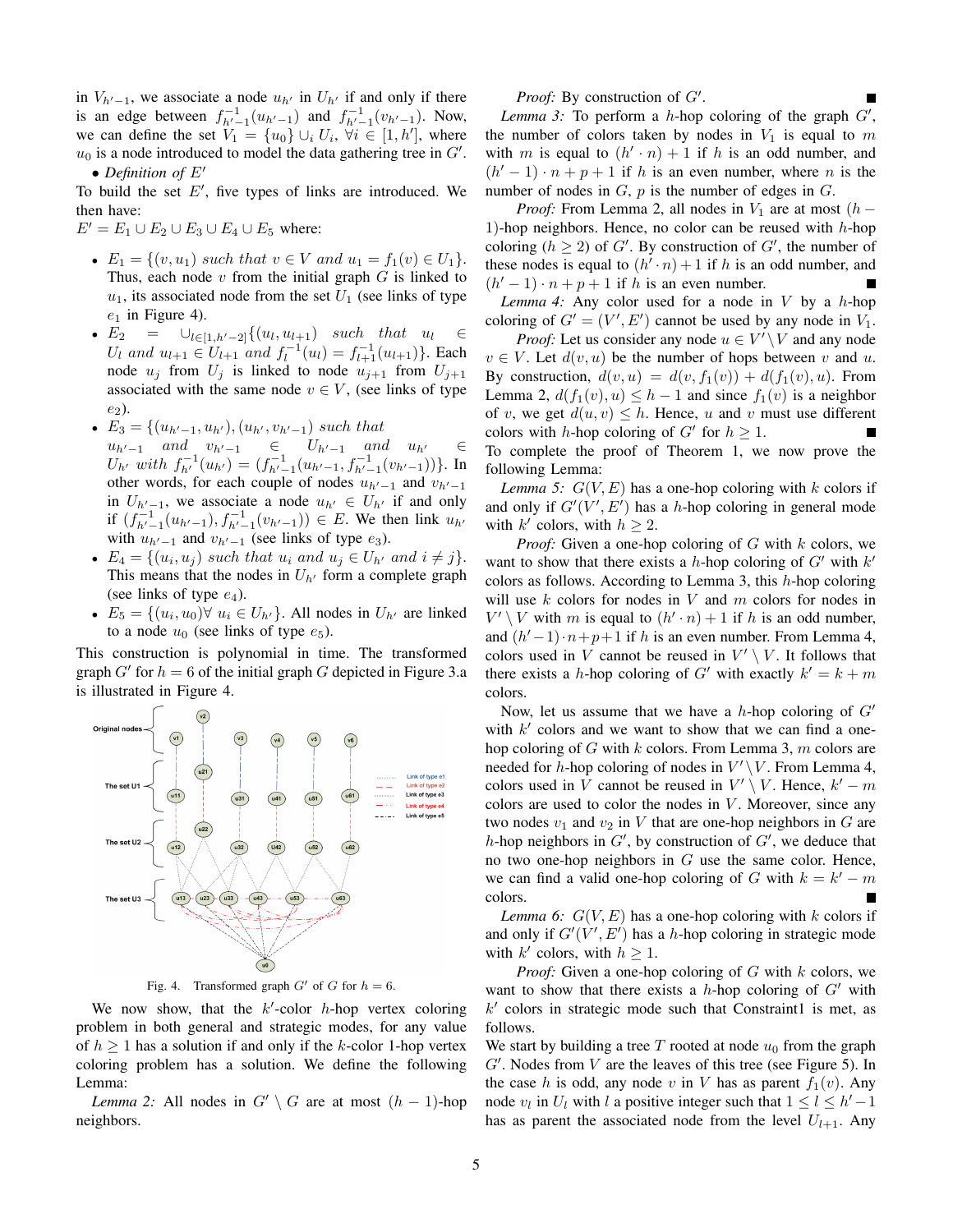node in  $U_{h'}$  has as parent the root  $u_0$ .

In the case h is even, T has as root the node  $u_0$ , any node v in V has as parent  $f_1(v)$ , and any node in  $U_l$  with l a positive integer such that  $1 \leq l \leq h' - 2$  has as parent the associated node in  $U_{l+1}$ . Finally, we link the nodes in  $U_{h'-1}$  to the tree. With any node  $v_i \in U_{h'}$  ( $1 \leq i \leq p$  where p is the number of edges in G) linking two nodes  $u_i$  and  $u_j$  in  $U_{h'-1}$  we associate as its child a node from the couple  $(u_i, u_j)$ , such that this node has not yet a parent.

To color T, we start by coloring the node  $u_0$  the root of the tree. Then, we color nodes level by level, to finally reach the original nodes. From Lemma 2 and Lemma 4, nodes in each level do not reuse colors from lower levels. Hence, each child has a color strictly higher than the color of its parent.

Figure 5 depicts the tree built from graph  $G'$  for  $h = 5$  and  $h = 6$ , where only tree links are represented.



#### V. THEORETICAL RESULTS IN GRID TOPOLOGIES

Because of the NP-completeness of  $h$ -hop coloring in both general and strategic modes, proved in Section IV, we focus on coloring algorithms based on heuristics. To compare different heuristics and select the best one, we use the optimal number of colors. The aim of this section is to determine this optimal number of colors for various topologies representative of wireless networks. We start with regular topologies such as grids that constitute large or dense wireless networks. In a further work, we will extend our results to random topologies and study how to efficiently color a wireless network with a random dense topology by mapping it into a grid. For space reasons, we only consider  $h$ -hop coloring in general mode.

The goal of this section is to determine the optimal color number for the 3-hop coloring of grids with various transmission ranges. In all the grids considered, we assume a transmission range higher than or equal to the grid step in order to get the radio connectivity. For simplicity reasons, the transmission range  $R$  is expressed as a function of the grid step, that is considered as the unit. Hence,  $R \geq 1$ . Moreover, we assume an ideal environment where any node  $u$  is able to communicate via a symmetric link to any node  $v$  such that  $d(u, v) \leq R$ , where  $d(u, v)$  denotes the euclidian distance from  $u$  to  $v$ .

In this paper, we only study grid colorings that reproduce periodically a color pattern. As a consequence, the optimality

of a coloring obtained is only true in the class of periodic colorings. We adopt the following notation and definitions:

*Definition 7:* A basic color pattern is the smallest color pattern that can be used to periodically tile the whole grid.

*Definition 8:* A basic color pattern is said optimal if and only if it generates an optimal periodic coloring of the grid.

#### *A. Properties independent of the transmission range*

We can now give properties that do not depend on the transmission range value.

*Property 1:* Any color permutation of an optimal basic pattern is still valid and optimal.

*Proof:* With the color permutation, no two nodes that are 1-hop, 2-hop or 3-hop neighbors have the same color. Hence, the permuted coloring obtained is still valid. The permutation keeps unchanged the number of colors. Hence the coloring is still optimal.

*Property 2:* Given an optimal color pattern of any grid and the color at node of coordinates (0,0), we can build a 3-hop coloring of a grid topology based on this pattern such that the color of node  $(0, 0)$  is the given color.

*Proof:* The coloring of the grid is obtained by setting the optimal color pattern in such a way that the color of node  $(0, 0)$  is the given color. The pattern is then reproduced to tile the whole topology.

*Property 3:* Knowing an optimal color pattern of its grid and the color at node of coordinates  $(0, 0)$ , each node can locally determine its own color based on its coordinates  $(x, y)$ . The 3-hop coloring obtained for the grid is optimal in terms of colors and rounds.

*Proof:* The 3-hop coloring obtained for the grid only requires each node to know the color of node  $(0, 0)$ , its coordinates in the grid and the optimal pattern to apply. Hence, it is optimal in terms of colors and rounds.

#### *B. Optimal coloring for*  $R = 1$ ,  $R = 1.5$  *and*  $R = 2$

We now determine the optimal periodic coloring of grids for various transmission ranges. The proofs of the following theorems can be found in [19].

*Theorem 2:* The optimal 3-hop coloring of a grid topology with a transmission range  $R = 1$  requires exactly 8 colors, as shown in Figure 6a. An optimal basic color pattern is given in Figure 6b.

|  | 5 8 3          |  |  |    |  |  |         |  |  |
|--|----------------|--|--|----|--|--|---------|--|--|
|  | 4 7 2 6 4      |  |  |    |  |  | 7 2 6 4 |  |  |
|  | 5 8 3 1 5 8 3  |  |  |    |  |  | 3 1 5 8 |  |  |
|  | 2 6 4 7 2      |  |  |    |  |  |         |  |  |
|  | 5 8 3          |  |  |    |  |  |         |  |  |
|  | $\mathfrak{D}$ |  |  |    |  |  |         |  |  |
|  | a)             |  |  | b) |  |  |         |  |  |
|  |                |  |  |    |  |  |         |  |  |

Fig. 6. R=1 a) 3-hop coloring, b) Basic color pattern with 8 colors.

*Proof:* Let u be any non-border node of the grid. Let  $\mathcal{N}(u)$  denote the set of nodes that cannot have the same color as u. The proof is done in four steps:

1) First step: At least 8 colors are needed to color node  $u$ and  $\mathcal{N}(u)$ .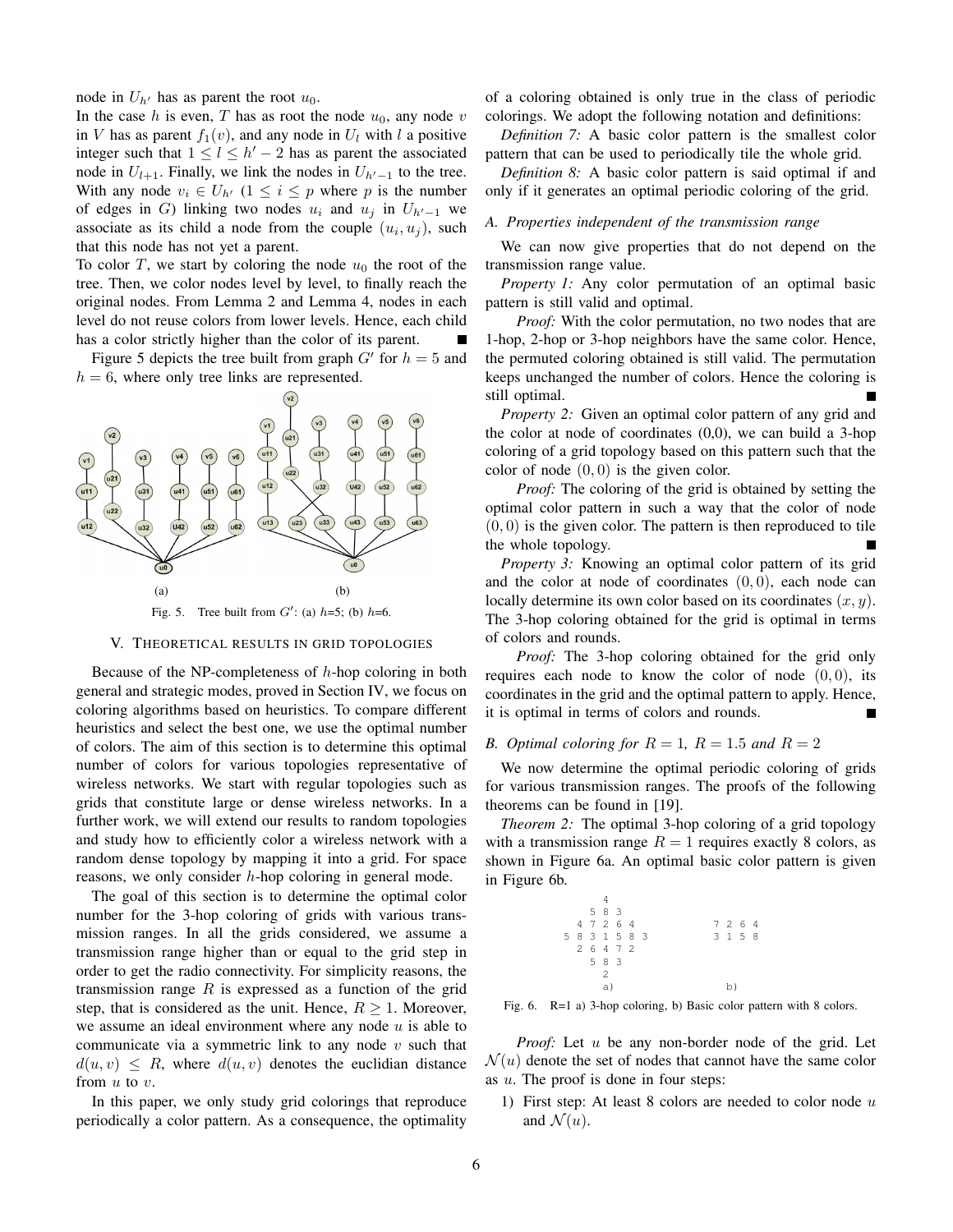- 2) Second step: We build a valid coloring of u and  $\mathcal{N}(u)$ with 8 colors, as depicted in Figure 6a.
- 3) Third step: This coloring can be regularly reproduced to constitute a valid coloring of the grid.
- 4) Fourth step: A basic color pattern containing exactly eight colors can be extracted (see Figure 6b).

*Theorem 3:* An optimal coloring of a grid with a transmission range  $R = 1.5$  needs exactly 16 colors, as shown in Figure 7a. An optimal basic color pattern is given in Figure 7b.

|    |  | 9 16 7 8 9 16 7      |  |  |  |  |             |
|----|--|----------------------|--|--|--|--|-------------|
|    |  | 13 10 11 12 13 10 11 |  |  |  |  | 10 11 12 13 |
|    |  | 3 14 5 4 3 14 5      |  |  |  |  | 14 5 4 3    |
|    |  | 2 15 6 1 2 15 6      |  |  |  |  | 15 6 1 2    |
|    |  | 9 16 7 8 9 16 7      |  |  |  |  | 16 7 8<br>9 |
|    |  | 13 10 11 12 13 10 11 |  |  |  |  |             |
|    |  | 3 14 5 4 3 14 5      |  |  |  |  |             |
| a) |  |                      |  |  |  |  |             |
|    |  |                      |  |  |  |  |             |

Fig. 7. R=1.5 a) 3-hop coloring, b) Basic color pattern with 16 colors.

*Theorem 4:* An optimal coloring of a grid with a transmission range  $R = 2$  needs exactly 25 colors, as shown in Figure 8a. An optimal basic color pattern is given in Figure 8b.



Fig. 8. R=2 a) 3-hop coloring, b) Basic color pattern with 25 colors.

#### VI. SERENA: A THREE-HOP NODE COLORING ALGORITHM

We now focus on wireless ad hoc and sensor networks, where the algorithm complexity must be kept small. Because of the NP-completeness of  $h$ -hop coloring, heuristics are used to color network nodes. SERENA is a distributed 3-hop node coloring based on an heuristic: the nodes with the highest priority are colored first. Results in Section V giving the optimal number of colors allow us to compare different node priority assignments and to select the best one for SERENA: the one giving a number of colors close to the optimal.

#### *A. Basic principles of 3-hop node coloring*

As previously said, 3-hop node coloring is necessary to support unicast transmissions with immediate acknowledgement in case of general communications, where any node is likely to exchange information with any neighbor node. In SERENA, any node u proceeds as follows to color itself:

- 1) Node u characterizes the set  $\mathcal{N}(u)$  of nodes that cannot have the same color as itself. This set depends on the type of:
	- *communications supported*: unicast and/or broadcast;
- *application*: general where any node is likely to exchange information with any neighbor node or on the contrary tree type where a node exchanges information only with its parent and its children in the data gathering tree;
- *acknowledgement for unicast transmissions*: immediate or deferred.

In our case, the set  $\mathcal{N}(u)$  is the set of neighbors up to 3-hop.

- 2) Node  $u$  computes its priority. Different priority assignments will be tested in the next subsection.
- 3) Node  $u$  applies the two following rules:
	- Rule R1: Node  $u$  colors itself if and only if it has a priority strictly higher than any uncolored node in  $\mathcal{N}(u)$ .
	- Rule R2: To color itself, node  $u$  takes the smallest color unused in  $\mathcal{N}(u)$ .

In SERENA, each node sends its Color message to its 1-hop neighbors. This message contains the information related to the priority and color of the node itself and of its 1-hop and 2-hop neighbors.

#### *B. Performance evaluation in grid topologies*

Performance of SERENA is evaluated by the number of colors and the number of rounds needed to color all network nodes. The optimal number of colors is given for comparison. Table I reports the results obtained by SERENA for different grids and different transmission ranges. The number of nodes ranges from 100 to 900. The density is computed as the average number of neighbors per node (i.e. average number of nodes in radio range of a sender). It varies from 3 to 25. Prio1 means that there is only one criterion used for node priority assignment: either the position of the node in the grid line, or a random number. These choices are justified by the node address assignment: addresses are assigned either consecutively according to grid lines or randomly.  $Prio2$ means that two criteria are used: first the number of nodes up to 2-hop and second either the position of the node in the grid line or a random number. Notice that identical results have been obtained when considering the column instead of the line in the grid. Results are averaged over 10 simulation runs. We can draw two conclusions from the results obtained: a) The number of colors strongly depends on the density of nodes and weakly on the number of nodes. The number of rounds strongly depends on the number of nodes and weakly on the density. For instance, for a radio range=1, we get 58 rounds for a 10x10 grid with 100 nodes and 178 rounds for a 30x30 grid with 900 nodes.

b) The optimal number of colors is obtained by SERENA for  $Prio2 + line$  as well as  $Prio1 + line$  for transmission ranges  $R = 1$  and  $R = 1.5$ .

c) The coloring method that colors the whole grid in a single round by repeating the basic color pattern (see Property 3) uses exactly the same number of colors whatever the grid size. However, in small topologies where the number of nodes is